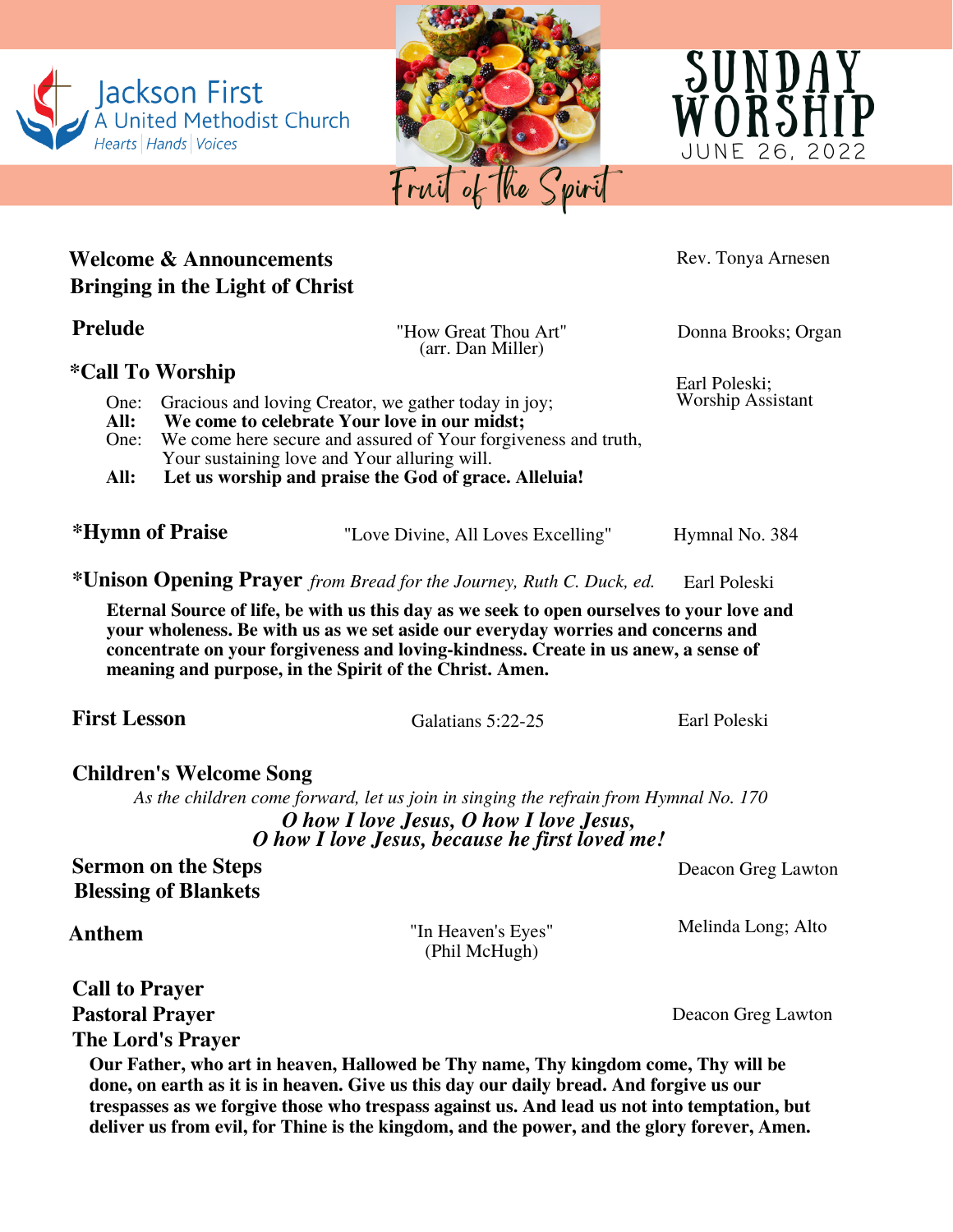**Prayer of Dedication Offertory Invitation** Deacon Greg Lawton

**New Testament Lesson**

How is your LOVE life! *#1 in series: Fruit of the Spirit*

\*Closing Hymn<br>
<sup>\*</sup>Closing Hymnal No. 408

**Postlude** "Rondeau" **\*Benediction Taking out the Light of Christ**

(Jean-Joseph Mouret)

Kindness

*\*Please stand as you are comfortable*

*\*You are invited and encouraged to join us in Friendship Hall after worship, for a time of refreshments and fellowship.*



I CORINTHAINS 13

*\*Stop by one of our Marketing Corners (found at either entrance) to pick up a notebook for your Sermon Notes!*

1 Corinthians 13 Rev. Tonya Arnesen

**Sermon**  $\iint_{\{\phi\}}$  is used  $\iint_{\mathcal{L}}$   $\iint_{\mathcal{L}}$   $\iint_{\mathcal{L}}$  Rev. Tonya Arnesen

Rev. Tonya Arnesen

Donna Brooks; Organ

Gentleness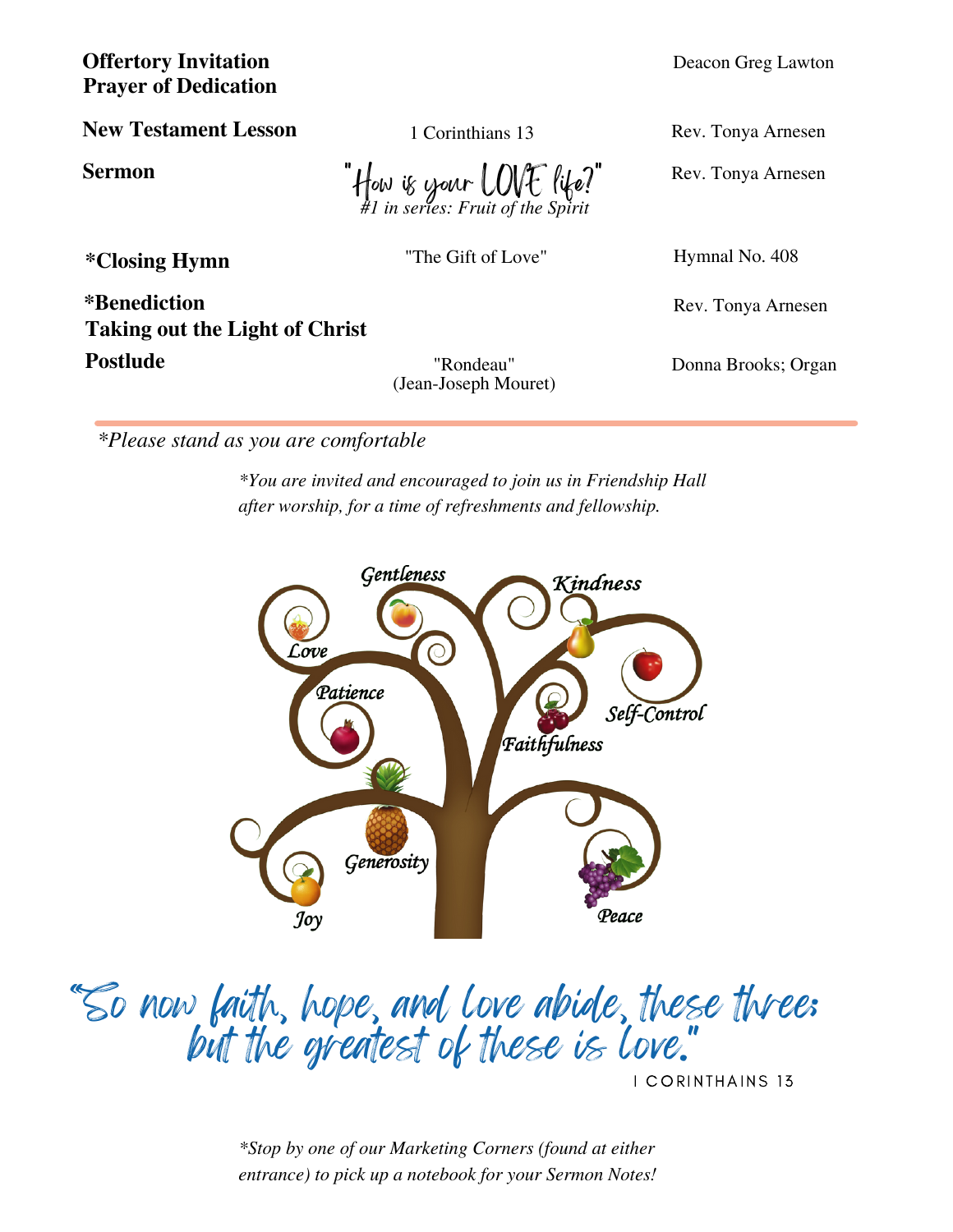## Announcements



**What's happening in our Denomination?** Join Rev. Tonya and Deacon Greg on **TODAY after worship** as they share their understanding of "What's Happening in the UM Church?" We hope you will join us as we ask questions, share concerns and seek clarification.



Please mark your calendar: FUMC's **Red Cross Blood Drive** on **June 29th, 2022** from noon til 5:45pm. Every 2 seconds, someone in the U.S, needs blood. When a patient receives blood, it was given in advance by a generous donor. Despite the constant need, for the past 4 years, the number of new and returning Red Cross donors declined by over 80,000 each year. Please consider being a hero and help save a life, become a blood donor! Please go to

*[https:/www.redcrossblood.org/give.html/find-drive](https://www.redcrossblood.org/give.html/find-drive)* or call 1-800-RED-Cross (1- 800-733-2767)